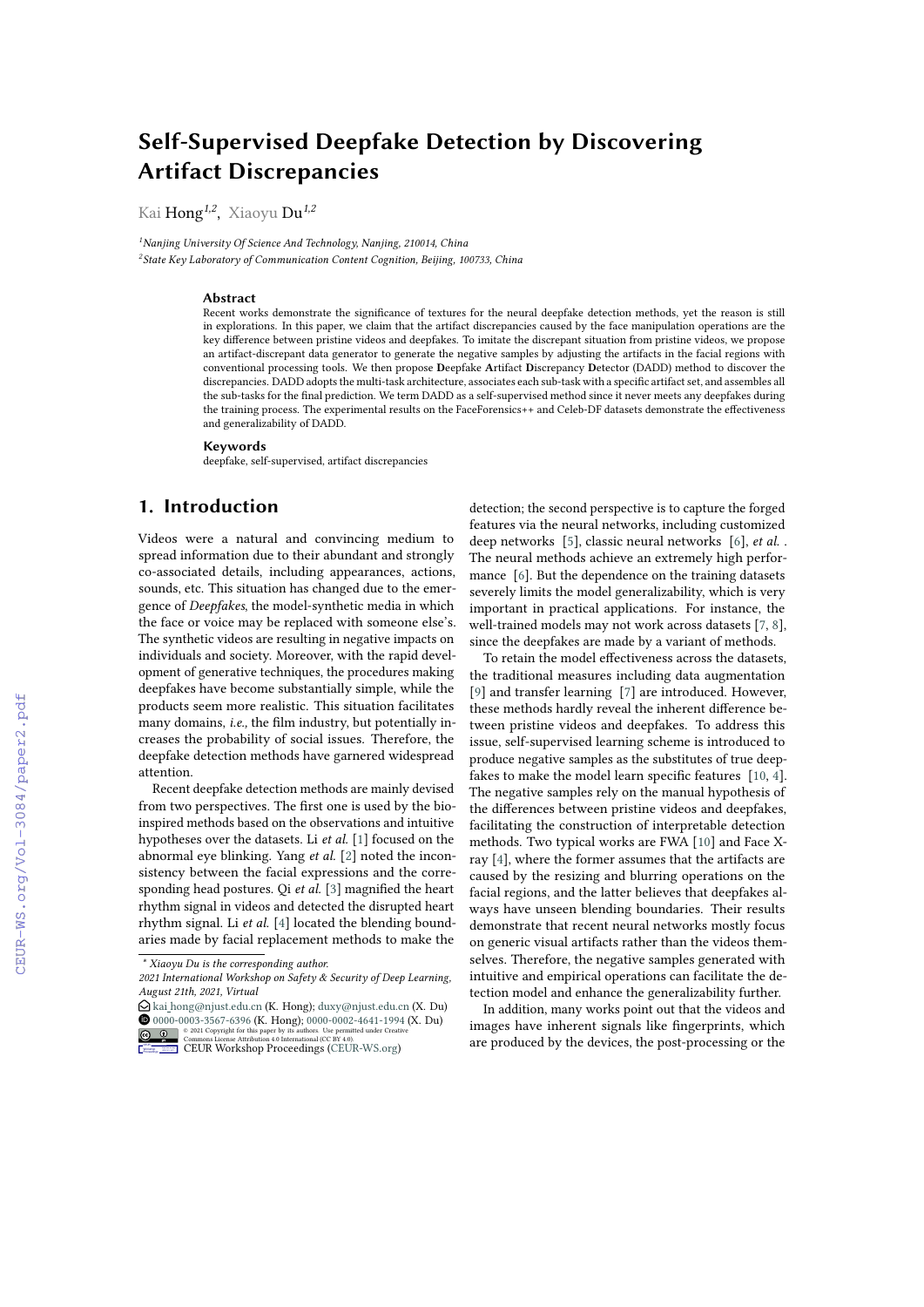generative models [\[11,](#page-7-0) [12\]](#page-7-1). Inspired by these works, we make a bold hypothesis that the artifact discrepancies caused by the face manipulation operations are the key to detect deepfakes. Intuitively, all the frames in a pristine video have the same operation flow, thus they should have consistent fngerprints (*i.e.,* artifacts). In contrast, the replaced facial regions in deepfakes inevitably introduce discrepant artifacts. Focusing on the discrepant artifacts, we propose a self-supervised deepfake detection approach which comprises an **A**rtifact-**D**iscrepant **D**ata **G**enerator (ADDG) and a **D**eepfake **A**rtifact **D**iscrepancy **D**etector (DADD) to discover the discrepancy from the generated data. ADDG just uses the pristine video frames and perturbs the facial regions with the conventional processing tools, *e.g.,* blurring, scaling, rotation, replacement, etc. Although the perturbations do not change the frames in human sense, we believe that they have introduced the discrepancy in the artifact level. Thus the perturbed frames are taken as the negative samples (*i.e.,* substitutes of deepfakes) in our approach. DADD adopts the multitask learning scheme, associates each sub-task with a type of generated data, and assembles all the sub-tasks for the fnal prediction. The prediction is constrained by  $\ell_{2,1}$  norm[\[13,](#page-7-2) [14\]](#page-7-3) which is a classic regularization for feature selection. The experimental results on the public datasets demonstrate that the model trained on the generated data can achieve a competitive performance, even it never sees the real deepfakes. This verifes the efectiveness and generalizability of our approach, and reveals that our hypothesis is a feasible perspective to detect the deepfakes.

The main contributions of our work are as follows:

- We hypothesize that the artifact discrepancies caused by the face manipulations are the key to detect deepfakes, thus propose a self-supervised deepfake detection approach to discover the discrepancy. The core is the Artifact-Discrepant Data Generator, which uses the pristine video frames only and perturbs the facial region with the conventional processing tools to generate the negative samples.
- To better address the artifact discrepancies, we propose Deepfake Artifact Discrepancy Detector, which adopts the multi-task learning scheme, associates each subtask with a type of generated data, and makes the fnal prediction by integrating the sub-tasks. To guide the task feature selection, we adopt  $\ell_{2,1}$  norm to constraint the learning process.
- Extensive experiments are conducted to demonstrate the efectiveness and generalizability of our proposed self-supervised approach, though it has never seen any real deepfakes through the training process.

## **2. Related Work**

**Bio-inspired methods.** Some works have found that the actors' physiological characteristics in deepfakes are diferent from the real world. Li *et al.* [\[1\]](#page-7-4) found that the actors in deepfakes have an abnormal blinking frequency and some even don't blink. Yang *et al.* [\[2\]](#page-7-5) found that face orientation and head poses are related, but the correlation is destroyed in deepfakes. Due to the development of remote visual photoplethysmography (rppg) technology, the heart rate of actors in videos can be detected [\[15\]](#page-7-6). Based on this technology, Qi *et al.* [\[3\]](#page-7-7) found the irregular heart rhythm of actors in deepfake. Similarly, Ciftci *et al.* [\[16\]](#page-7-8) explored the biological signal difference between fake videos and real videos. However, the physiological signal artifacts refected by diferent data sets are diferent, so specifc data needs specifc analysis.

**Neural methods.** Since deep neural networks can automatically extract images' deep features, many DNNbased detection methods have achieved satisfactory results. Zhou *et al.* [\[17\]](#page-7-9) divided the image into different patches, and proposed a Two-stream network to detect the diference between patches. Afchar *et al.* [\[5\]](#page-7-10) proposed a compact network structure MesoNet to detect fake videos. Nguyen *et al.* [\[18\]](#page-7-11) proposed the use of capsule networks for deepfake detection. These methods indicate that a simple CNN network can indeed capture the relevant features of fake videos. In addition to these detection methods based on single-frame images, there are also methods based on multi-frame sequences. Guera *et al.* [\[19\]](#page-7-12) extracted features from each frame by using CNN, then made decisions based on the feature sequence by using RNN. To capture the correlation of diferent frame features better, Sabir *et al.* [\[20\]](#page-7-13) used a Bi-directional RNN. These neural methods can detect specifc Deepfakes perfectly [\[6\]](#page-7-14), but for unseen data, the detection performance will be greatly reduced [\[8\]](#page-7-15).

**Cross-data methods.** Recently, the generalizability of detection methods has been emphasized. Xuan *et al.* [\[21\]](#page-7-16) preprocessed training images to reduce obvious artifacts, forcing models to learn more intrinsic features. Cozzolino *et al.* [\[22\]](#page-7-17) introduced an auto-encoder method that enabled real and fake images to be decoupled in latent space. Du *et al.* [\[7\]](#page-7-18) believed that the detection model needs to focus on the forgery area, not the irrelevant ones, so they located the modifed region and proposed an active learning method. Nirkin *et al.* [\[23\]](#page-7-19) believed that the face and content of the fake image have inconsistent identity information, so they used face recognition method to detect deepfakes. However, these methods still require corresponding fake videos to complete the training, resulting in limited generalizability. Diferent amounts of data are bound to produce diferent results [\[24\]](#page-7-20). Another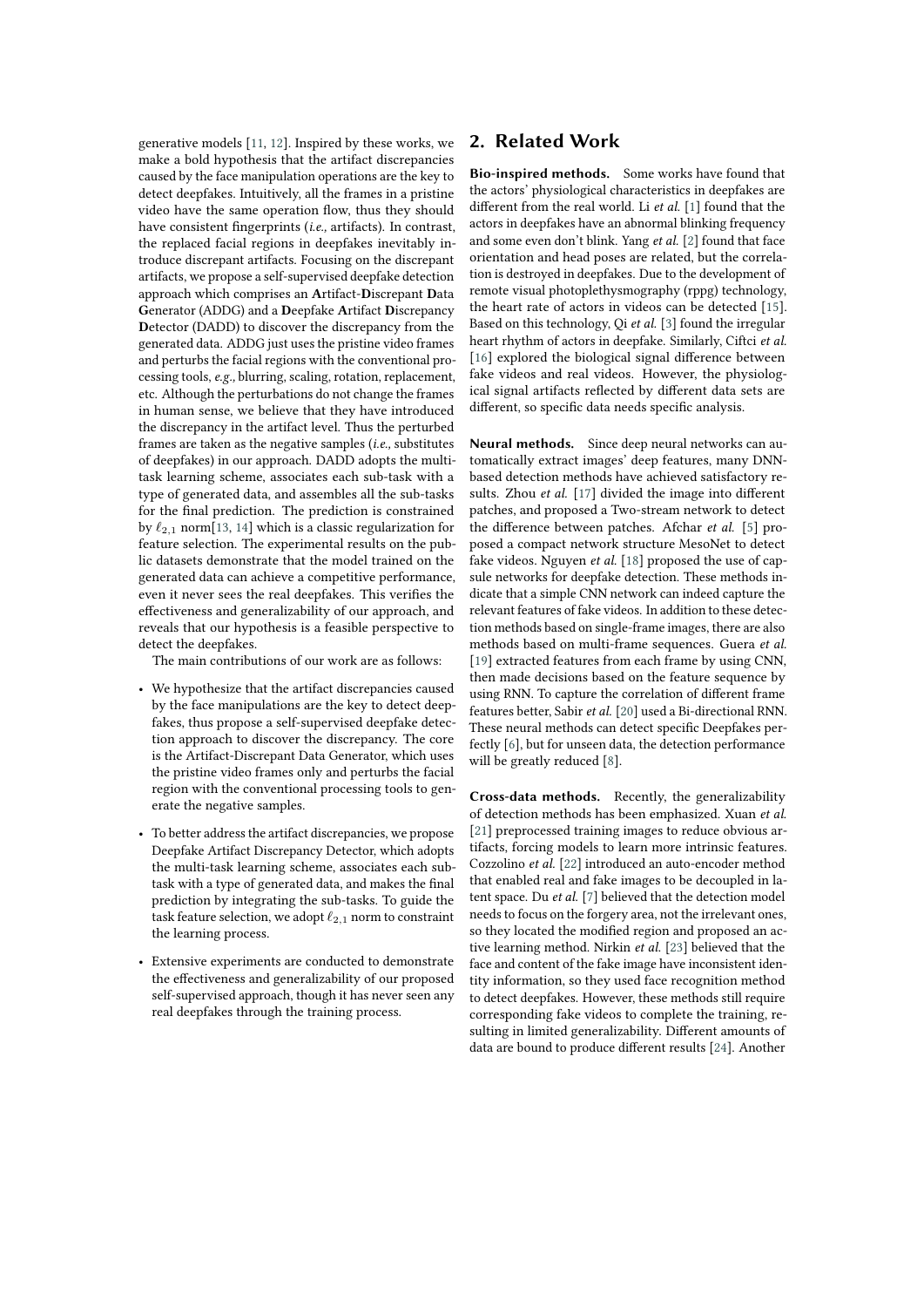

**Figure 1:** Overview of ADDG. Through the three modules, Frame Perturbation, Mask Generation, and Negative Sample Synthesis, the pristine frame X is converted to a negative sample  $X_n$ . The green boundary indicates that the frame should be treated as positive sample, while the red one indicates that the frame is negative, *i.e.,* it has discrepant artifacts.



 $I_{\text{nner-GaussBlur}}$  $\overline{O}_{\text{uter-Scaling}}$ 

<span id="page-2-0"></span>**Figure 2:** The perturbed examples of ADDG.

novel idea is not to use any fake image during training. FWA[\[10\]](#page-7-21) expected to simulate face warping artifacts by adjusting the face area to diferent sizes and blurring it to produce similar texture artifacts. Face X-ray[\[4\]](#page-7-22) generated images with boundary information during training dynamically. Zhao *et al.* [\[25\]](#page-7-23) also used Face X-ray's method of generating training data and proposed a model for learning diferent patches' consistency. Therefore, discovering generation methods' common steps can facilitate the generalizability of the model.

### **3. Method**

The images from diferent sources have diferent fngerprints which is caused by the devices, the post-processing operations and the generative models. The fusion of two diferent images leads to artifact discrepancies. This would be the key features of deepfakes, since deepfakes always have manipulated facial regions.Therefore, we propose Artifact-Discrepant Data Generator (ADDG). In order to better address the artifact discrepancy, we propose Deepfake Artifact Discrepancy Detector (DADD), which adopts the multi-task learning scheme to learn the features from each type of discrepancy data, respectively, and make the fnal prediction by incorporating the sub-tasks. Finally, considering that the diferent pertur<span id="page-2-1"></span>bations proposed have difering impacts, we introduce the  $\ell_{2,1}$  regularization for feature selection.

#### **3.1. Artifact-Discrepant Data Generator**

As shown in Figure [1,](#page-2-0) ADDG takes in the pristine image  $X$ , and generate the negative sample (*i.e.*, artifactdiscrepant sample) with three modules, frame perturbation, mask generation, and negative sample synthesis. Frame perturbation uses common image processing tools to change the fngerprint of the pristine frame like data augmentation, mask generation selects the perturbation area, and negative sample synthesis blends the pristine and perturbed frames to produce the discrepant artifacts. We will introduce the modules, respectively.

**Frame Perturbation.** We utilize one of the conventional image processing methods to change the fngerprint of the pristine frames, but ensure all the frames are still pristine. In this work, we use GaussBlur, Scaling, ISONoise, Rotation, SB-Rand, SB-Sim, as the

- **GaussBlur** is a commonly used data augmentation method in deepfake detection [\[21\]](#page-7-16).
- Scaling refers to zooming out and then zooming in the image, which will change the texture.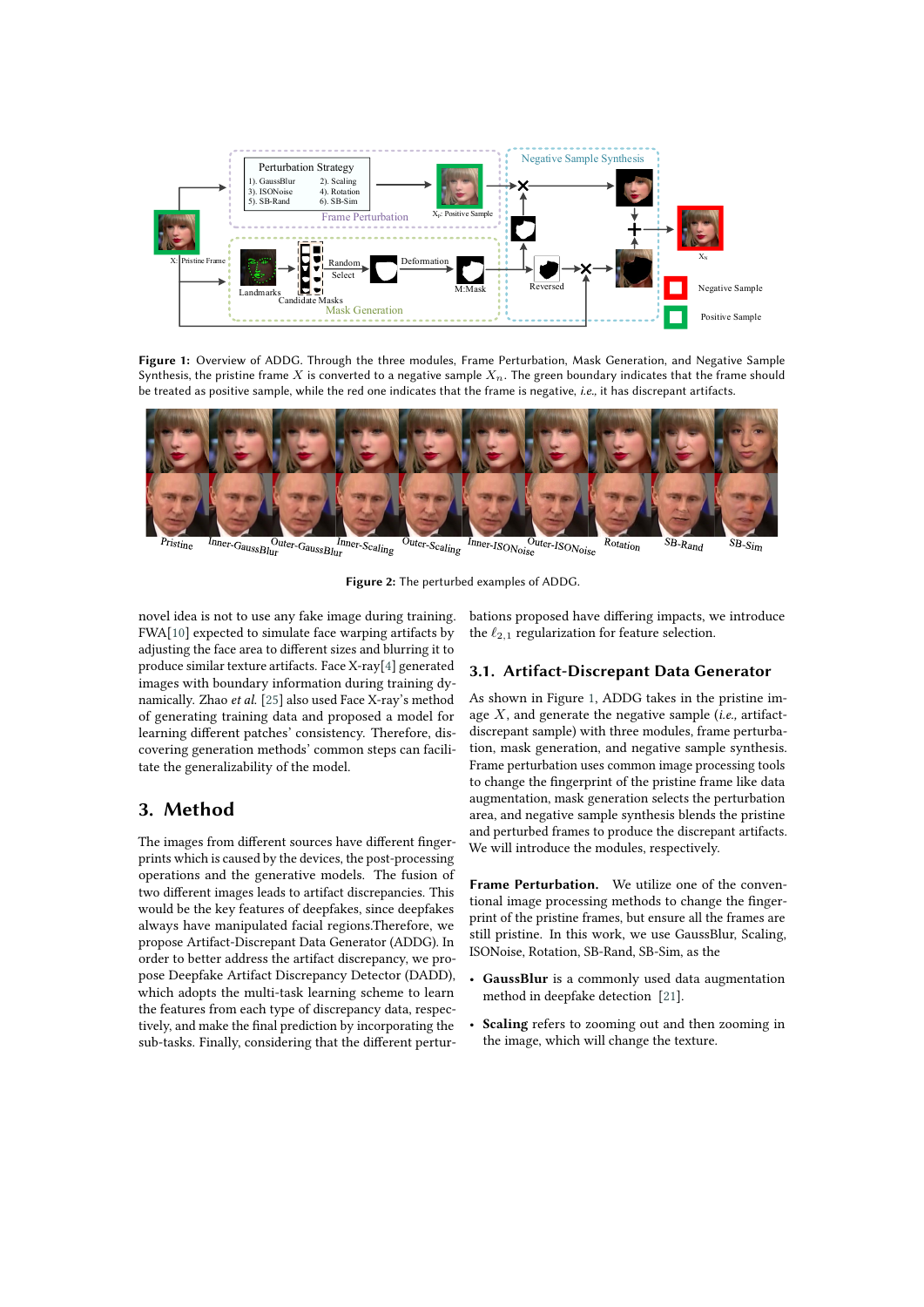

<span id="page-3-0"></span>**Figure 3:** Overview of Deepfake Artifact Discrepancy Detector (DADD). Each sub-task is associated with a category of artifact discrepancy. The final task combines all the features from sub-tasks and do the final prediction.

- **ISONoise** is the inherent noise signal generated when the sensor captures photos, and we can obtain it by accessing the Albumentations library.
- **Rotation**'s purpose is to slightly adjust the face to produce artifacts in the form of a boundary.
- **SB-Rand** and **SB-Sim** refer to using the frames of somebody else's as the perturbation. '-Rand' indicates the frame is randomly selected, while '-Sim' indicates the frame has a similar face to the pristine frame, *i.e.,* the landmarks of the faces in these two frames are close. This operation is to introduce some more diverse texture information.

Note that all the operations in this module operate on the whole input. The generated results are pristine. Thus we denote it as  $X_P$ .

**Mask Generation.** This module decides the to-bemodifed region in the frame. First, we locate the face landmarks in the pristine frame by using Dlib to guarantee the mask is associated with the given input. Then, by analyzing the usual operations of deepfakes, the modifed area in the deepfake usually occurs on the face or the mouth, we empirically select some key points and preset fve candidate masks and their reverse. The shape of the masks is presented in Figure [1.](#page-2-0) We randomly select a mask from the candidates. Because the key point detection may be inaccurate, and considering the generalization performance, we made a slight random deformation of the mask. Since the key is to the discrepancies between regions but not the perturbed facial region, we use the reversed region to perturb the corresponding background. The final mask is denoted as  $M$ , a matrix with the same shape of the input. We set two version of it.

The basic  $M$  is a 0-1 matrix, which has solid boundaries and may be easily recognized by the model. To generate hard samples, we generate  $M$  with soft boundary, where the values of  $M$  are smooth near the boundaries.

**Negative Sample Synthesis.** This module produces the negative samples by synthesizing the pristine and perturbed frames according the mask. Let  $X$  be the input pristine frame,  $\mathcal{X}_P$  be the perturbed yet pristine frame, and  $X_N$  be the generated negative sample, the negative sample is generated by,

$$
X_N = X_P \odot M + X \odot (1 - M), \tag{1}
$$

where ⊙ indicates the element-wise product.

Finally, we list our nine categories of negative samples. We term *Inner-* as the synthesis with common mask, that leaves the perturbation in the foreground. Similarly, we also term *Outer-* as the synthesis with reversed mask, that leaves the erturbation in the background. The categories without the previous prefxes only use the common mask, also. Specifcally, the categories are Inner-GaussBlur, Outer-GaussBlur, Inner-Scaling, Outer-Scaling, Inner-ISONoise, Outer-ISONoise, Rotation, SB-Rand, and SB-Sim. Some generated examples are shown in Figure [2.](#page-2-1) Some samples showed no diference, this is due to the small degree of modifcation.

### **3.2. Deepfake Artifact Discrepancy Detector**

The simplest yet efective measure to detect the artifact discrepancy is to train a model on the artifact-discrepant data. However, the fused dataset contains too many information, thus it is hard to force the model learn efective features. To address this problem, we propose Deepfake Artifact Discrepancy Detector (DADD), which adopts the multi-task learning scheme to learn the characteristics of each category, and then summarize the features to make the fnal prediction. The structure is shown in Figure [3.](#page-3-0)

In DADD, we first extract a common feature  $Z$  with a CNN (*e.g.,* Xception [\[26\]](#page-8-0) in this work). Then, to suit the requirements of each sub-task, we project  $Z$  to private features of size  $F$ . The predictions of the sub-tasks are based on these private features. Then, we devise a fnal task based on the concatenation of all the private features.

To train DADD, we frst train the sub-tasks in turn. When training sub-task ST\_1, the data associated with ST\_1 would be fed. We train the sub-tasks for  $k$  iterations and the train the final-tasks for  $t$  iterations, iteratively. Then the common and private features could both retain the signifcant features for the prediction. Eventually, in the test process, the prediction is the output of the fnal task.

#### **3.3. Training**

For all sub-tasks and fnal task, we adopt the cross entropy loss as the learning target. Let  $\mathcal{L}_S$  be the sub-task loss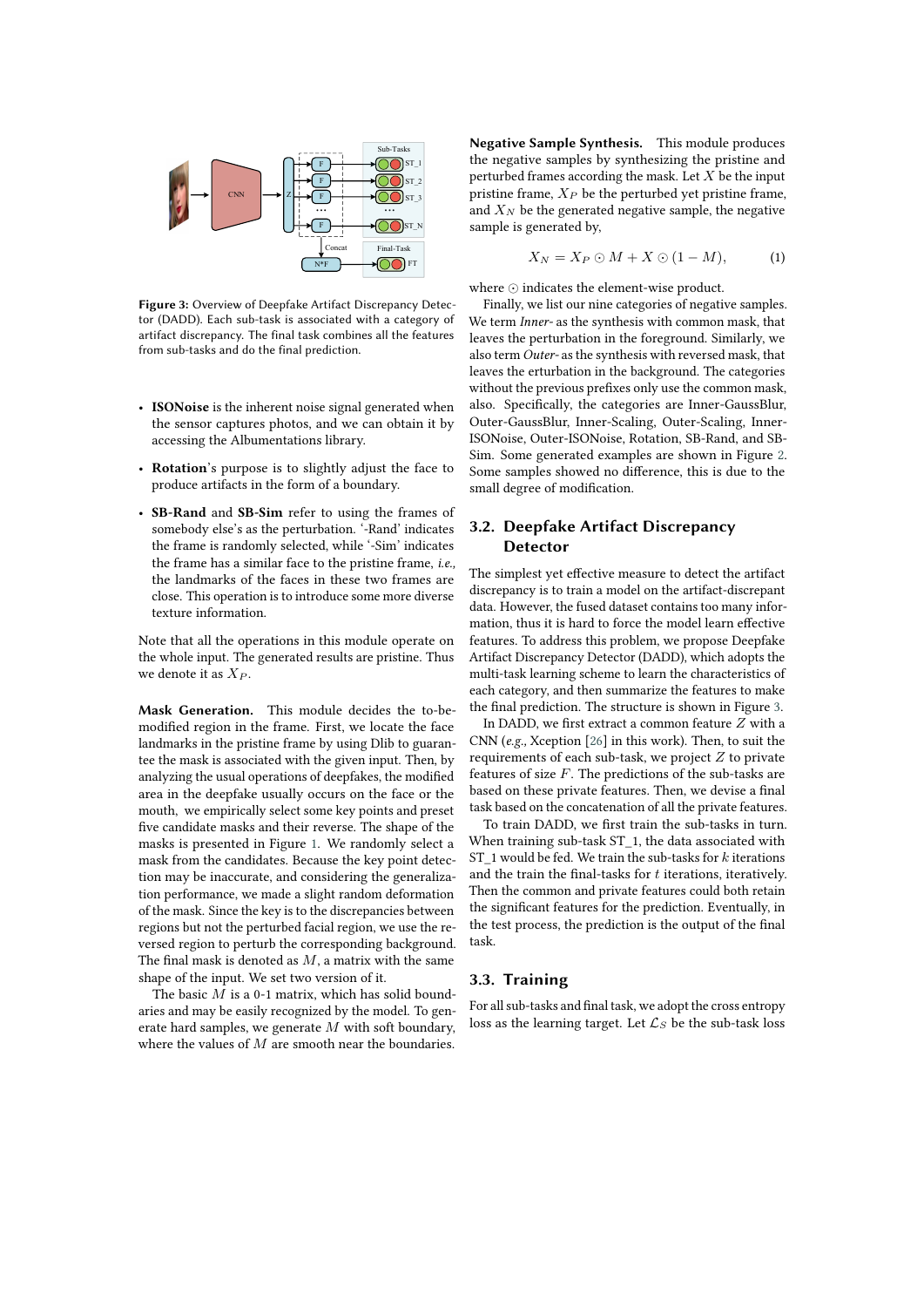and  $\mathcal{L}_F$  be the final task loss, they are defined as,

$$
\mathcal{L}_S = \mathcal{L}_F = -\frac{1}{N} \sum_{i=1}^{N} y_i \log(p_i) + (1 - y_i) \log(1 - p_i),
$$
\n(2)

where  $y_i$  indicates the ground truth,  $p_i$  indicates the output of the model,  $N$  indicates the number of the samples.

In addition, the purpose of DADD is to use the most suitable features. This is a feature selection task. Therefore, we introduce a feature selection regularization  $\ell_{2,1}$ norm [\[27,](#page-8-1) [28,](#page-8-2) [29\]](#page-8-3) to perform feature selection. Formally,  $\ell_{2,1}$  regularization is,

$$
\ell_{2,1}(W) = ||W||_{2,1} = \sum_{i=1}^{d} \sqrt{\sum_{j=1}^{n} |W_{i,j}|^2},
$$
 (3)

where  $W$  represents the parameter matrix,  $n$  represents the number of columns of the matrix, and  $d$  represents the number of rows of the matrix. The function of  $\ell_{2,1}$ regularization is to sparse our parameter matrix's rows. In our task, each row's parameters represent the weights corresponding to the feature vectors extracted by each sub-task. We add  $\ell_{2,1}$  regularization to the Final-Task training process, and the overall loss function is defned as follows:

$$
\mathcal{L} = \mathcal{L}_F + \lambda \cdot \mathcal{L}_{2,1},\tag{4}
$$

where  $\mathcal{L}_{2,1}$  indicates the regularization on the concatenated private features, and  $\lambda$  is a hyper-parameter. During training, we perform regular data augmentation on all types of data More detailed training procedure are listed in Algorithm [1.](#page-4-0)

<span id="page-4-0"></span>**Algorithm 1:** Multi-Task learning Framework **Input:** Training images  $X$ ; **<sup>1</sup> repeat**  $2 \int$  **for**  $i = 0$  to k **do**  $\mathbf{a}$  **for**  $n = 1$  to N **do 4**  $\left| \quad \right|$  Generate  $X^{(n)}, y^{(n)}$ ; 5 Minimize  ${\cal L}_S(ST_n(X^{(n)}),y^{(n)})$  $\bf{f}$  **for**  $i = 0$  to t **do**  $\eta$  | Generate  $X^{(1,...,N)}, y^{(1,...,N)};$ **8** Minimize  $\mathcal{L}(FT_n(X^{(1,...,N)}), y^{(1,...,N)})$ **<sup>9</sup> until** *convergence*;

# **4. Experiment**

In this section, we conduct extensive experiments to demonstrate the efectiveness of our approach.

#### **4.1. Experimental Setting**

**Datasets.** To evaluate our approach, we leverage two dataset, FaceForensics++ [\[6\]](#page-7-14) and Celeb-DF [\[8\]](#page-7-15).

**FaceForensics++** [\[6\]](#page-7-14) comprises a set of pristine video (P) and four categories of fake videos, including DeepFakes (DF), Face2Face (FF), FaceSwap (FS) and NeuralTextures (NT) . Each category contains 1,000 videos. The dataset publisher give an official splitting list, that 720, 140, and 140 videos of each category are used for training, validation and test, respectively. In our experiments, we extract 20 frames per video. Then we adopt the training set of pristine videos only to train our model. We choose the parameters according to the validation set and evaluate the model on the test set.

**Celeb-DF** [\[8\]](#page-7-15) is a challenging data set, which is mostly used for cross-dataset test. There are 38 real videos and 62 fake videos in this test set. We extract all frames from these videos. We select the model via the validation set of Faceforensics++ and evaluate our model Celeb-DF.

Note that the test data never appeared in the training datasets, especially the deepfakes. Moreover, Celeb-DF is an independent and hard dataset. Thus the test results can demonstrate the efectiveness of our generalizability across datasets.

**Methods.** To make fair comparison, we introduce two recent self-supervised deepfake detection methods, FWA [\[10\]](#page-7-21) and Face X-ray [\[4\]](#page-7-22), which also used real frames to generate training data during training dynamically. **FWA** believes that GaussBlur could construct warped faces, so they used diferent degrees of GaussBlur to construct negative samples. **Face X-ray** dynamically generates images with boundary information.

In our experiments, we use '-FWA' to denote the data generated by FWA, '-BI' to denote the data generated by Face X-ray, and '-ADDG' to denote the data generated by our proposed method. We also use 'Xcep-' to denote the Xception model, 'Xray-' to denote the X-ray model, and 'DADD-' to denote our method.

#### **4.2. Performances**

Table [1](#page-5-0) demonstrates the results on DF and Celeb-DF. The results marked with references indicate that they are from the original. Two-stream [\[17\]](#page-7-9) was trained on the SwapMe dataset [\[17\]](#page-7-9). Meso4 [\[5\]](#page-7-10) was trained on an internal DeepFake dataset collected by the authors. Head-Pose [\[2\]](#page-7-5) was trained on the UADFV dataset [\[2\]](#page-7-5). For FWA, the dataset was collected from the Internet. The supervised methods perform badly when testing cross data. In contrast, the self-supervised methods in the second part of Table [1](#page-5-0) mostly do well. That reveals the significance of the explorations on self-supervised methods.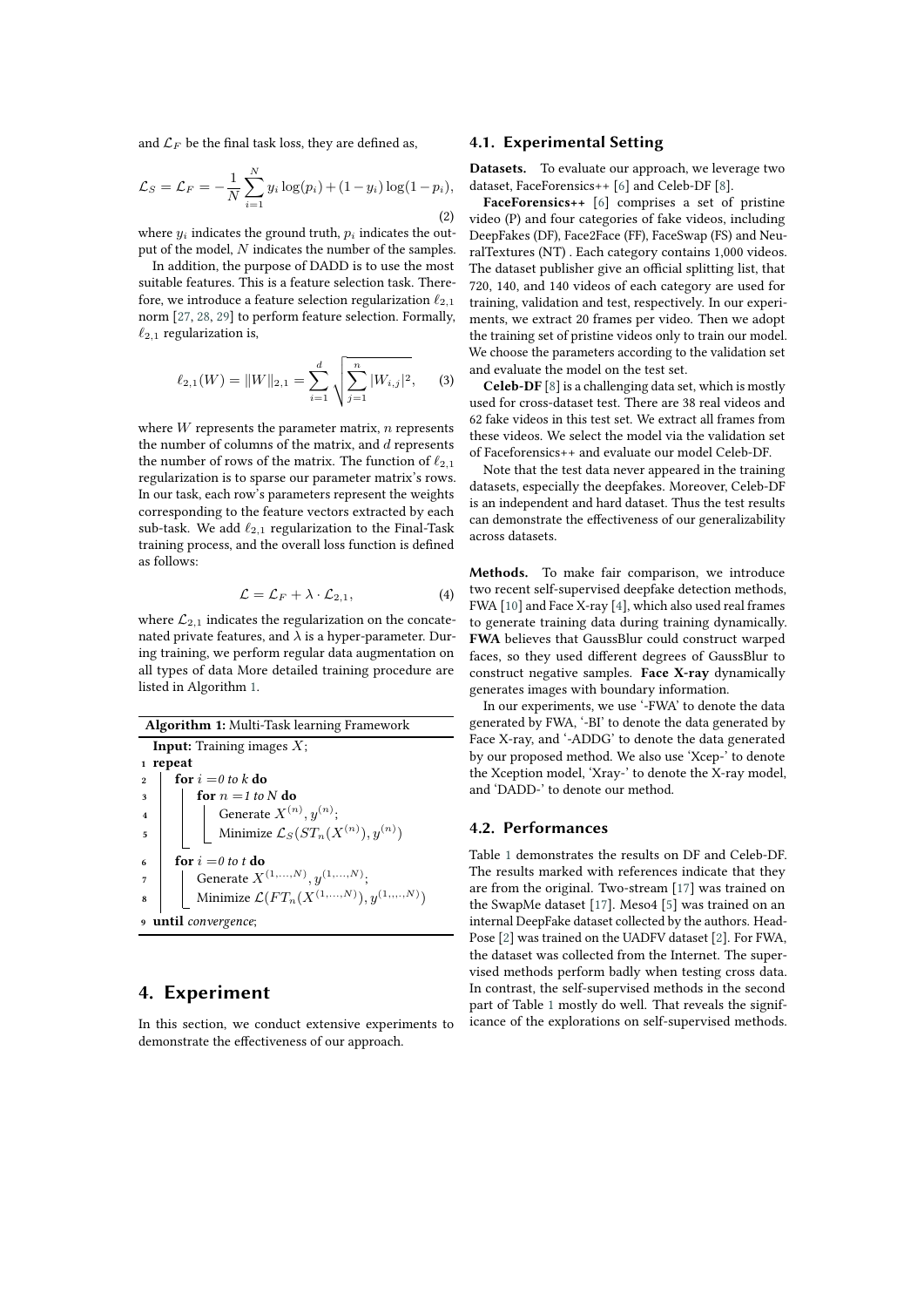#### <span id="page-5-0"></span>**Table 1**

Comparison with baselines (AUC (%)). The first part is based on supervised methods, the second part is based on selfsupervised methods

| Method                   |       | Celeb-DF                |                         |       |            |       |
|--------------------------|-------|-------------------------|-------------------------|-------|------------|-------|
|                          | DF    | FF                      | FS                      | NΤ    | <b>ALL</b> |       |
| Two-stream [17]          | 70.10 |                         |                         |       |            | 55.70 |
| Meso $4$ [5]             | 84.70 |                         |                         |       |            | 53.60 |
| HeadPose [2]             | 47.30 |                         |                         |       |            | 54.80 |
| <b>FWA [10]</b>          | 79.20 |                         |                         |       |            | 53.80 |
| $Xcep-BI[4]$             | 98.95 | 97.86                   | 89.29                   | 97.29 | 95.85      |       |
| $Xray-BI [4]$            | 99.17 |                         | 98.57 98.21 98.13 98.52 |       |            | 74.76 |
| Xcep-FWA                 | 94.09 | 91.89                   | 62.55                   | 85.78 | 83.58      | 53.76 |
| Xcep-BI                  | 99.52 | 94.76 95.95 90.64       |                         |       | 95.22      | 76.36 |
| DADD-ADDG $(\ell_{2.1})$ |       | 99.92 99.21 97.72 97.90 |                         |       | 98.69      | 82.93 |
|                          |       |                         |                         |       |            |       |

Since FWA only considers the use of GaussBlur to simulate the warped face during the deepfake generation process, its generalizability is limited. As can be seen from Xcep-FWA, only DF and FF perform slightly higher. For Xcep-BI, the results are diferent because the specifc settings of my experiment are diferent from the original paper. Xray-BI and our method DADD-ADDG  $(\ell_{2,1})$  perform evenly on DF, FF, FS, and NT. DADD-ADDG  $(\ell_{2,1})$ have an average improvement of 0.17% on FaceForensics++. But on the more difficult Celeb-DF, our method improves by 8.17%. This verifes our hypothesis on the artifact discrepancy. Since our task is to improve generalization performance, that is, test results on completely unrelated data sets, a slight decrease in performance on FS and NT is acceptable.

#### **4.3. The Impact of Perturbations**

We presents the impact of diferent perturbations in Figure [5.](#page-6-0) We fnetune the Xception on diferent categories of perturbed frames, respectively.

From fgure [5,](#page-6-0) we have the following observations. For DF, all methods have good performance except Outer-Scaling. For FF, the Rotation we proposed has reached the best response, indicating that FF artifacts show more edge information.For FS, the two methods that the texture of other images to perturb the original image have the best response, indicating that it is meaningful to introduce various textures. This also explains that the blending boundary constructed by rotating does not perform as well as replacing the image. For NT, Inner-GaussBlur, Inner-Scaling, and Rotation have a high response. Compared with other types of data sets, it is difficult for Celeb-DF to get a good response with a single perturbation method.

The impact of GaussBlur and Scaling are similar. When the face's interior is disturbed, it responds very well to DF, FS, and NT, while it is deficient to FS. However, when the modifed area is the background, the result is the opposite. The efect will be better on FS. It verifes that

#### <span id="page-5-1"></span>**Table 2** Ablation study (AUC (%)).

| Method                                                 |       | Celeb-DF |             |       |            |         |
|--------------------------------------------------------|-------|----------|-------------|-------|------------|---------|
|                                                        | DF    | FF       | FS          | NT    | <b>ALL</b> |         |
| Xcep-ADDG                                              | 99.99 | 99.40    | 98.38       | 97.47 | 98.81      | 77.60   |
| DADD-ADDG                                              | 99.94 | 99.21    | 98.50 97.50 |       | 98.79      | 81.42   |
| DADD-ADDG $(\ell_{2,1})$ 99.92 99.21 97.72 97.90 98.69 |       |          |             |       |            | 82.93   |
|                                                        |       |          |             |       |            |         |
| ST <sub>1</sub>                                        |       |          |             |       |            | $-0.40$ |
| ST <sub>2</sub>                                        |       |          |             |       |            | $-0.35$ |
| ST <sub>3</sub>                                        |       |          |             |       |            | $-0.30$ |
| ST <sub>4</sub>                                        |       |          |             |       |            | $-0.25$ |
| ST <sub>5</sub>                                        |       |          |             |       |            | $-0.20$ |
| ST 6                                                   |       |          |             |       |            | $-0.15$ |
| ST <sub>7</sub>                                        |       |          |             |       |            | $-0.10$ |
| ST 8                                                   |       |          |             |       |            | - 0.05  |
| ST <sub>9</sub>                                        |       |          |             |       |            | 0.00    |

<span id="page-5-2"></span>**Figure 4:** Visual result of feature selection implemented by  $\ell_{2,1}$  regularization ( $\lambda$ =0.1). The left indicates that no  $\ell_{2,1}$ , and the right indicates that  $\ell_{2,1}$  is used.

 $L_{0.00}^{0.05}$ 

our model does not merely detect specifc texture features but captures the diference between internal and external textures. Since the data set is heavily compressed, a lot of information is lost. The results on the fve test data demonstrate that, diferent perturbation would benift diferent types of deepfakes.

#### **4.4. The Impact of DADD**

Table [2](#page-5-1) demonstrates the results of the methods training on the data generated by the ADDG. It is clear that the results on the four categories of FaceForensics++ are close. But the results on Celeb-DF are diferent. Our proposed multi-task learning framework's performance is 3.82% higher than that when using the Xception network only.

We also report the test results of each sub-task in the Figure [6.](#page-6-1) Compared with Figure [5,](#page-6-0) it is obvious that all the sub-tasks achieves a better performance. This means the multi-task scheme have improved the information in the common features. For example, the Rotation perturbation in Figure [5](#page-6-0) is about 70% for FS and Celeb-DF, while its corresponding sub-task ST\_7 in Figure [6](#page-6-1) achieves 99% and 80% respectively. This reveals that DADD introduces signifcant improvements.

# **4.5. The Impact of** ℓ2,<sup>1</sup> **Regularization**

Table [2](#page-5-1) demonstrates the impact of  $\ell_{2,1}$  regularization. It improve the fnal result by 1.51% on cross-data Celeb-DF. This indicates that the feature selection beneft the model performances. We also test the feature selection hyper-parameter  $\lambda$ , and log the impact of  $\lambda$  in Figure [7.](#page-6-2) When  $\lambda = 0.1$ , the model achieves the best performance. Lower  $\lambda$  improve the performance in a small ratio, while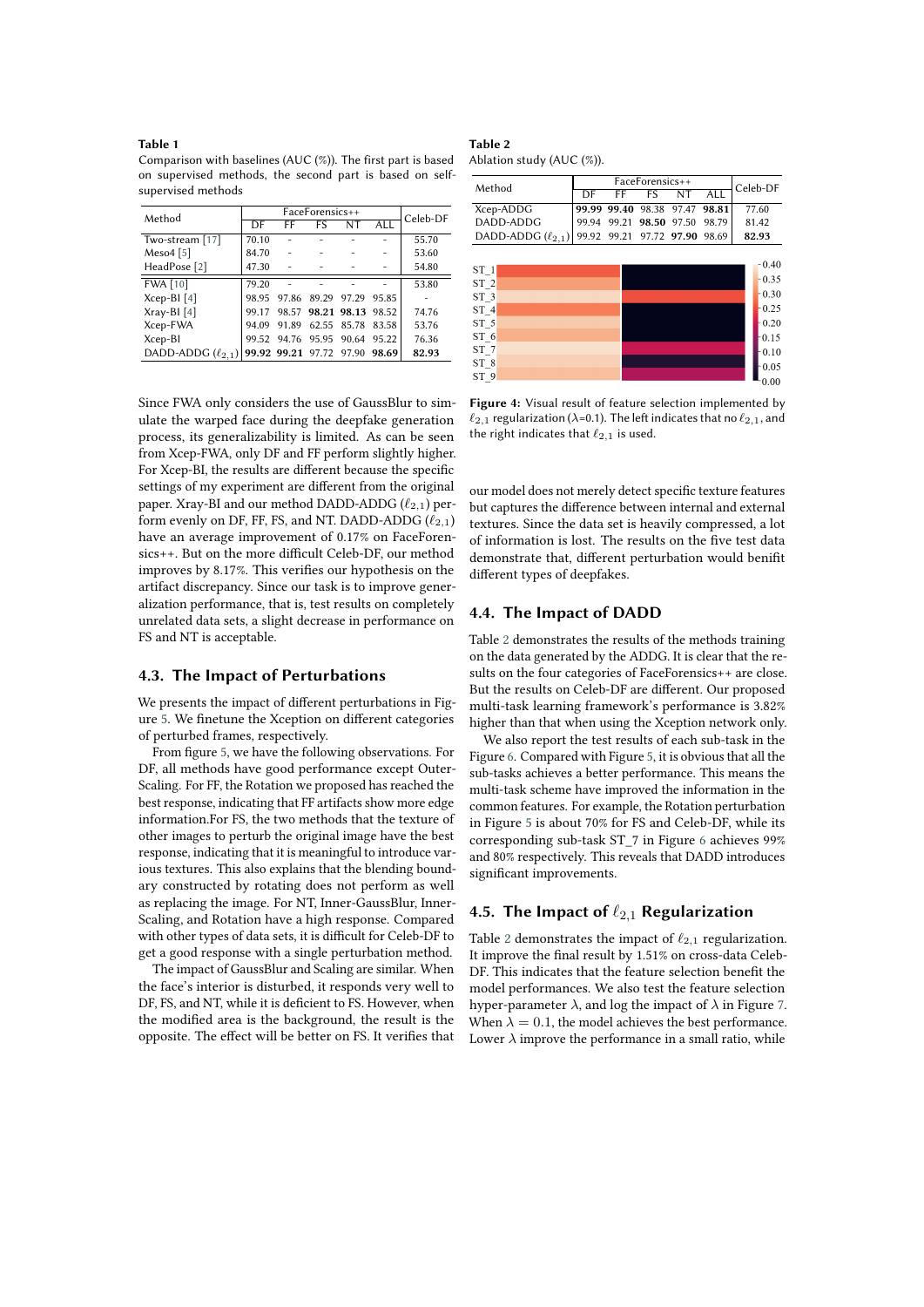

<span id="page-6-0"></span>**Figure 5:** The results of Xceptions trained on diferent perturbations.



**Figure 6:** The predicted results of sub-tasks.

higher  $\lambda$  causes a sharp performance drop.



<span id="page-6-2"></span>Figure 7: The average performance of different  $\lambda$  on Celeb-DF (AUC%).

We also visualize the layer with regularization in Figure [4.](#page-5-2) The features from ST\_3, ST\_7, and ST\_9 contribute most. The corresponding perturbations are Inner-Scaling, Rotation, and Sim-Swap. This means they could be the delegates in the fnal prediction. Note that this doesn't mean only these three sub-tasks are necessary. Their performances are based on the shared features, which is learned from all the sub-tasks.

# **5. CONCLUSION**

In this paper, we made a hypothesis that the discrepant artifacts caused by the frame manipulations are the key diferences between pristine videos and deepfakes. To address the discrepancy, we proposed a self-supervised

<span id="page-6-1"></span>approach composed of the artifact-discrepant data generator and deepfake artifact discrepancy detector, to learn the discrepancy with pristine videos only. We conducted extensive experiments to demonstrate the efectiveness of our proposed approaches.

Deepfake detection is a special domain that aims at challenging beyond the common senses. Since the deepfakes become more realistic, the models have to pay more attention to high-frequency signals and the inherent video fngerprints. This work tried to associate the deepfake artifacts with some common noises, as a powerful tool to understand the unseen artifacts. In future, we plan to leverage this tool to explore the impact of the widely used manipulation methods. Moreover, taking this work as a reference, we are interested in extracting the key artifacts from deepfakes directly.

### **Acknowledgments**

Special thanks are given to the SSDL2021's organizing committee and I am also very grateful to the reviewers for their valuable comments on this paper. This research was supported by Open Funding Project of the State Key Laboratory of Communication Content Cognition (No.20K03). The completion of this paper can not be separated from the Intelligent Media Analysis Group (IMAG) to help. The author would like to also thank Cheng Zhuang, Jiangnan Dai and Shaocong Yang in the IMAG for their valuable discussions.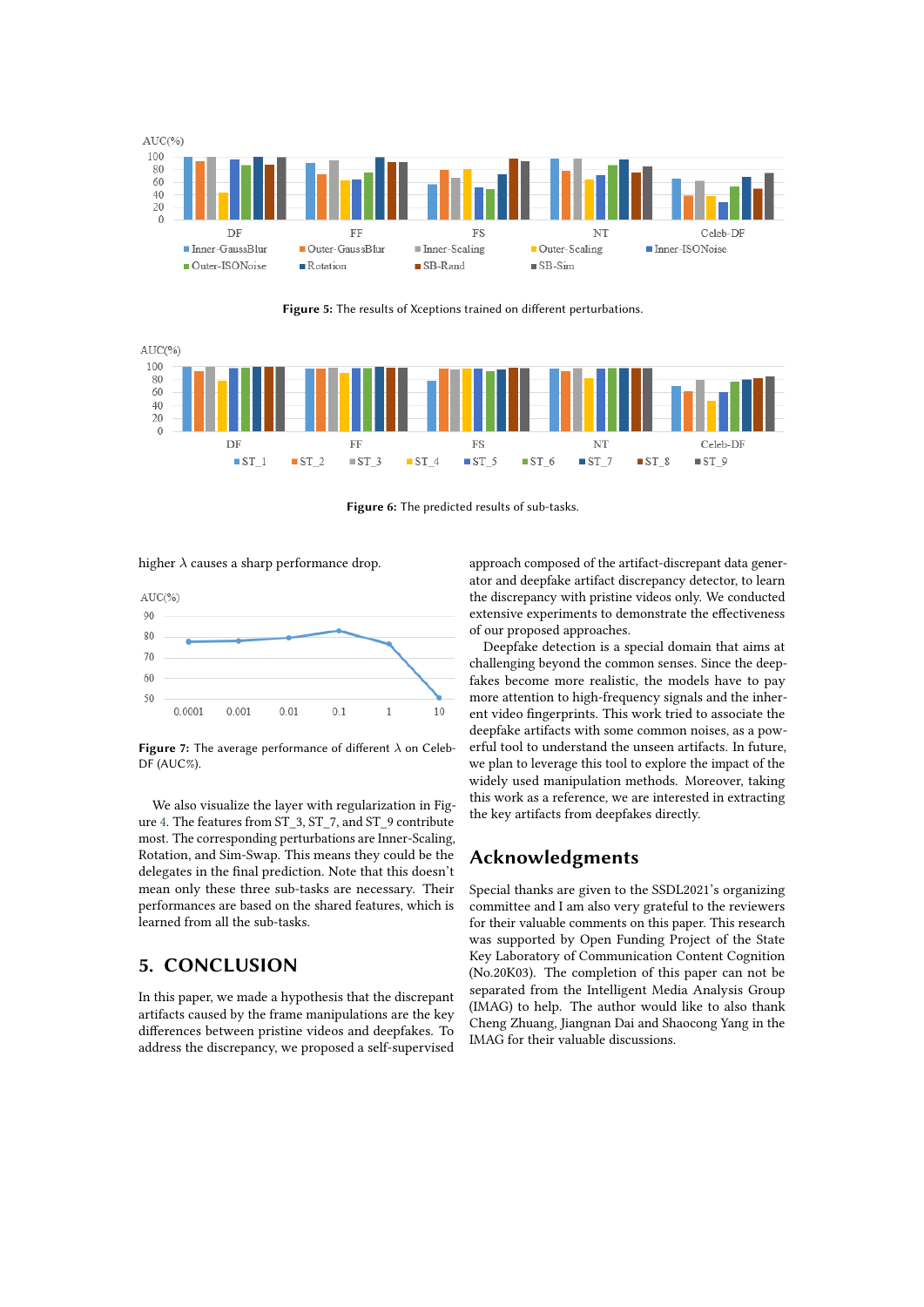### **References**

- <span id="page-7-4"></span>[1] Y. Li, M.-C. Chang, S. Lyu, In ictu oculi: Exposing ai generated fake face videos by detecting eye blinking, arXiv preprint arXiv:1806.02877 (2018).
- <span id="page-7-5"></span>[2] X. Yang, Y. Li, S. Lyu, Exposing deep fakes using inconsistent head poses, in: ICASSP, IEEE, 2019, pp. 8261–8265.
- <span id="page-7-7"></span>[3] H. Qi, Q. Guo, F. Juefei-Xu, X. Xie, L. Ma, W. Feng, Y. Liu, J. Zhao, Deeprhythm: Exposing deepfakes with attentional visual heartbeat rhythms, in: Proceedings of the 28th ACM International Conference on Multimedia, 2020, pp. 4318–4327.
- <span id="page-7-22"></span>[4] L. Li, J. Bao, T. Zhang, H. Yang, D. Chen, F. Wen, B. Guo, Face x-ray for more general face forgery detection, in: Proceedings of the IEEE/CVF Conference on Computer Vision and Pattern Recognition, 2020, pp. 5001–5010.
- <span id="page-7-10"></span>[5] D. Afchar, V. Nozick, J. Yamagishi, I. Echizen, Mesonet: a compact facial video forgery detection network, in: IEEE International Workshop on Information Forensics and Security (WIFS), IEEE, 2018, pp. 1–7.
- <span id="page-7-14"></span>[6] A. Rossler, D. Cozzolino, L. Verdoliva, C. Riess, J. Thies, M. Nießner, Faceforensics++: Learning to detect manipulated facial images, in: Proceedings of the IEEE International Conference on Computer Vision, 2019, pp. 1–11.
- <span id="page-7-18"></span>[7] M. Du, S. Pentyala, Y. Li, X. Hu, Towards generalizable forgery detection with locality-aware autoencoder, arXiv preprint arXiv:1909.05999 (2019).
- <span id="page-7-15"></span>[8] Y. Li, X. Yang, P. Sun, H. Qi, S. Lyu, Celeb-df: A new dataset for deepfake forensics, arXiv preprint arXiv:1909.12962 (2019).
- [9] P. Chen, J. Liu, T. Liang, G. Zhou, H. Gao, J. Dai, J. Han, Fsspotter: Spotting face-swapped video by spatial and temporal clues, in: 2020 IEEE International Conference on Multimedia and Expo (ICME), IEEE, 2020, pp. 1–6.
- <span id="page-7-21"></span>[10] Y. Li, S. Lyu, Exposing deepfake videos by detecting face warping artifacts, in: Proceedings of the IEEE Conference on Computer Vision and Pattern Recognition Workshops, 2019, pp. 46–52.
- <span id="page-7-0"></span>[11] A. Swaminathan, M. Wu, K. R. Liu, Digital image forensics via intrinsic fngerprints, IEEE transactions on information forensics and security 3 (2008) 101–117.
- <span id="page-7-1"></span>[12] N. Yu, L. S. Davis, M. Fritz, Attributing fake images to gans: Learning and analyzing gan fngerprints, in: Proceedings of the IEEE International Conference on Computer Vision, 2019, pp. 7556–7566.
- <span id="page-7-2"></span>[13] Q. Ye, J. Yang, F. Liu, C. Zhao, N. Ye, T. Yin, L1-norm distance linear discriminant analysis based on an efective iterative algorithm, IEEE Transactions on Circuits and Systems for Video Technology 28

(2016) 114–129.

- <span id="page-7-3"></span>[14] Q. Ye, H. Zhao, Z. Li, X. Yang, S. Gao, T. Yin, N. Ye, L1-norm distance minimization-based fast robust twin support vector  $k$ -plane clustering, IEEE transactions on neural networks and learning systems 29 (2017) 4494–4503.
- <span id="page-7-6"></span>[15] Z. Yu, W. Peng, X. Li, X. Hong, G. Zhao, Remote heart rate measurement from highly compressed facial videos: an end-to-end deep learning solution with video enhancement, in: Proceedings of the IEEE International Conference on Computer Vision, 2019, pp. 151–160.
- <span id="page-7-8"></span>[16] U. A. Ciftci, I. Demir, L. Yin, Fakecatcher: Detection of synthetic portrait videos using biological signals, IEEE Transactions on Pattern Analysis and Machine Intelligence (2020).
- <span id="page-7-9"></span>[17] P. Zhou, X. Han, V. I. Morariu, L. S. Davis, Twostream neural networks for tampered face detection, in: 2017 IEEE Conference on Computer Vision and Pattern Recognition Workshops (CVPRW), IEEE, 2017, pp. 1831–1839.
- <span id="page-7-11"></span>[18] H. H. Nguyen, J. Yamagishi, I. Echizen, Capsuleforensics: Using capsule networks to detect forged images and videos, in: IEEE International Conference on Acoustics, Speech and Signal Processing (ICASSP), IEEE, 2019, pp. 2307–2311.
- <span id="page-7-12"></span>[19] D. Güera, E. J. Delp, Deepfake video detection using recurrent neural networks, in: IEEE International Conference on Advanced Video and Signal Based Surveillance (AVSS), IEEE, 2018, pp. 1–6.
- <span id="page-7-13"></span>[20] E. Sabir, J. Cheng, A. Jaiswal, W. AbdAlmageed, I. Masi, P. Natarajan, Recurrent convolutional strategies for face manipulation detection in videos, Interfaces (GUI) 3 (2019).
- <span id="page-7-16"></span>[21] X. Xuan, B. Peng, W. Wang, J. Dong, On the generalization of gan image forensics, in: Chinese Conference on Biometric Recognition, Springer, 2019, pp. 134–141.
- <span id="page-7-17"></span>[22] D. Cozzolino, J. Thies, A. Rössler, C. Riess, M. Nießner, L. Verdoliva, Forensictransfer: Weaklysupervised domain adaptation for forgery detection, arXiv preprint arXiv:1812.02510 (2018).
- <span id="page-7-19"></span>[23] Y. Nirkin, L. Wolf, Y. Keller, T. Hassner, Deepfake detection based on the discrepancy between the face and its context, arXiv preprint arXiv:2008.12262  $(2020)$
- <span id="page-7-20"></span>[24] H. Tang, Z. Li, Z. Peng, J. Tang, Blockmix: meta regularization and self-calibrated inference for metricbased meta-learning, in: Proceedings of the 28th ACM International Conference on Multimedia, 2020, pp. 610–618.
- <span id="page-7-23"></span>[25] T. Zhao, X. Xu, M. Xu, H. Ding, Y. Xiong, W. Xia, Learning to recognize patch-wise consistency for deepfake detection, arXiv preprint arXiv:2012.09311 (2020).